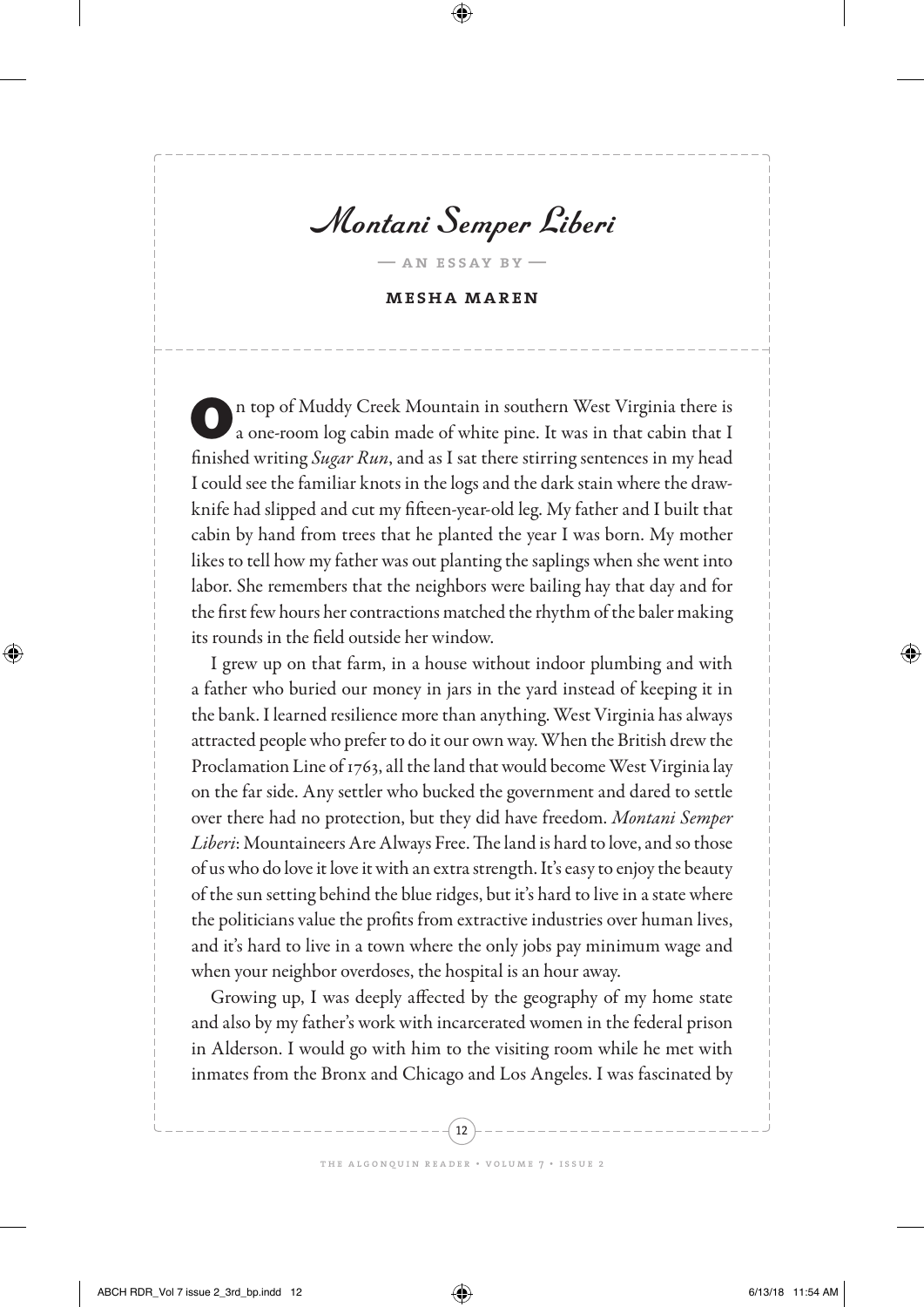this camp full of women from all over the United States, all of them tucked away deep into the folds of the Appalachian Mountains. It was clear that the mountains were meant to form a barrier against escape. It was also clear that while the women were desperate to be free, many of them were fearful of life on the outside, fearful of going home. I remember overhearing my father counseling women who were soon to be released, and later, as an adult, I realized that their fears and desires were not unlike what many of us West Virginians felt about our own home state, a mixture of wild pride and deep frustration.

My neighbor once said to me, after attending a high school reunion with classmates who'd returned to our state for the first time in many years, "You know, it takes just as much guts to stay as it does to leave." In writing *Sugar Run*, I wanted to explore this idea of leaving versus staying and whether you can ever really belong again in a place you once called home. People talk about Appalachia as if it were only a place to leave behind. But as my main character, Jodi McCarty, began to take shape in my mind, I found myself exploring this question of returning. What does it look like to come home again to a hard but well-loved place?

When Jodi is unexpectedly released from prison after eighteen years, her childhood home in southern West Virginia is nothing more than a distant memory. She never truly expected to see those mountains again, and while she is delighted to return, she must also confront the difficulty of trying to build a new life in such an insular, rural place. She struggles to bridge the gap between dreams and reality. In her dreams her home state is a perfect Eden, but in reality the new life she is creating with her girlfriend, Miranda, clashes violently with the beliefs of the local community.

When I finished writing *Sugar Run* in that cabin on Muddy Creek Mountain, it was just after I myself had returned to live in West Virginia for the first time in about twelve years. Unlike Jodi, I was not returning from a stint in prison, but as a queer Appalachian woman I know well the feeling of not quite fitting in anywhere. There are ways in which I feel more at home in Appalachia than any other place and there are ways in which I feel stifled and constrained here. I began writing the novel in Iowa City, using it as a way to escape the cold Midwestern winters and slip into shimmering green memory-dreams of midsummer mountain heat. But actually living in West

13